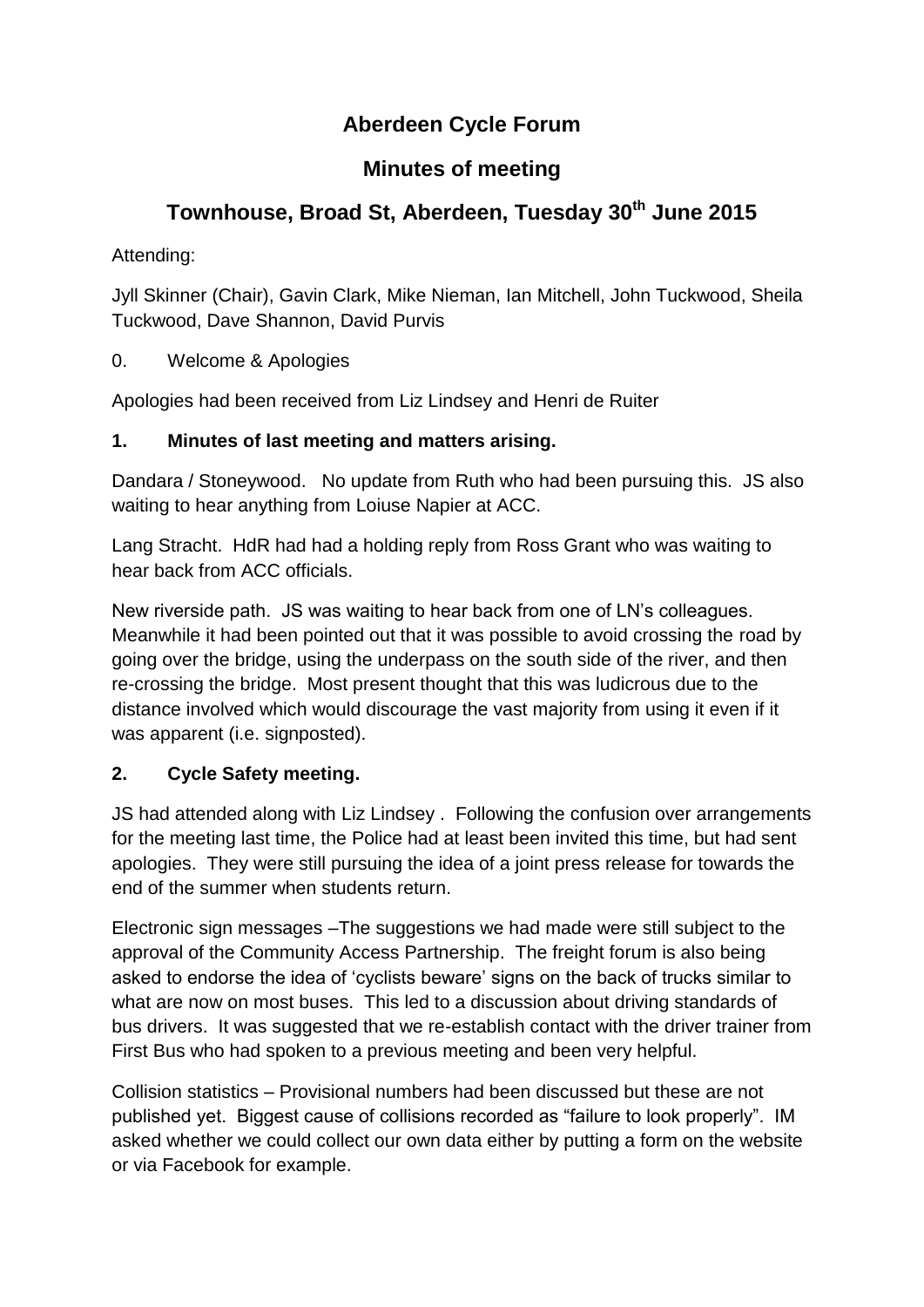Hardgate contra-flow – consultation on this proposal promised soon.

Traffic island pinch points – ACC / Police are planning a campaign to reduce the practice of vehicles going the wrong side around traffic islands. We have the opportunity to feed in any sites which we feel are particularly bad for pinch points.

Westburn Road 'CLAN' junction - recognised that there are issues there due to lane layout. Discussion followed about the pros & cons of handlebar or helmet cams and the practice of "naming & shaming" bad driving or making a complaint to the Police backed up by video evidence. There is always the option of making a report or a complaint to Police using the non-emergency number (101).

#### **3. Masterplan**

Several members had met again with Russell Henderson from AECOM who had presented plans to us the same day they had been approved by ACC. There were mixed views on how much of a success the Masterplan has been or the probability of much of it ever coming to fruition.

#### **4. Active Travel Plan**

The survey is still live and we will send out another email reminder to encourage participation. The ATP will eventually sit under the umbrella Local Transport Strategy, the timetable for which seems to have slipped. ACF has requested a meeting with the officials working on this but none has been offered yet.

#### **5. Discussion with Councillors**

JS raised the question of how we engage best with Councillors. Although we have reasonable traction with a handful, it was also felt that we are not even on the radar of the vast majority. Was it possible to engage more of them, or better to concentrate on the handful who we already know are at least a bit interested in what we have to say? If we were going to attempt to engage them more widely, what was a good topic to do that on? Possibly best to wait until closer to the next elections and engage via party leaders.

#### **6. European Mobility Week (In town without my car day)**

EMW takes place 16 – 22 September so we anticipate that the ITWMC event will take place on Sunday 19th. We expect to have a stall again and will need about 5 volunteers to take turns.

GC has been in touch with the Scottish Documentary Institute about putting on a performance of "Bikes vs Cars" a feature-length documentary which contrasted the traffic problems of Sao Paolo and Los Angeles, with Copenhagen. It was hoped that a showing could be arranged for the Belmont cinema around this time. Ideally we would have a 'social' event attached and possibly at "Q&A" (with Councillors?) to follow the showing of the film.